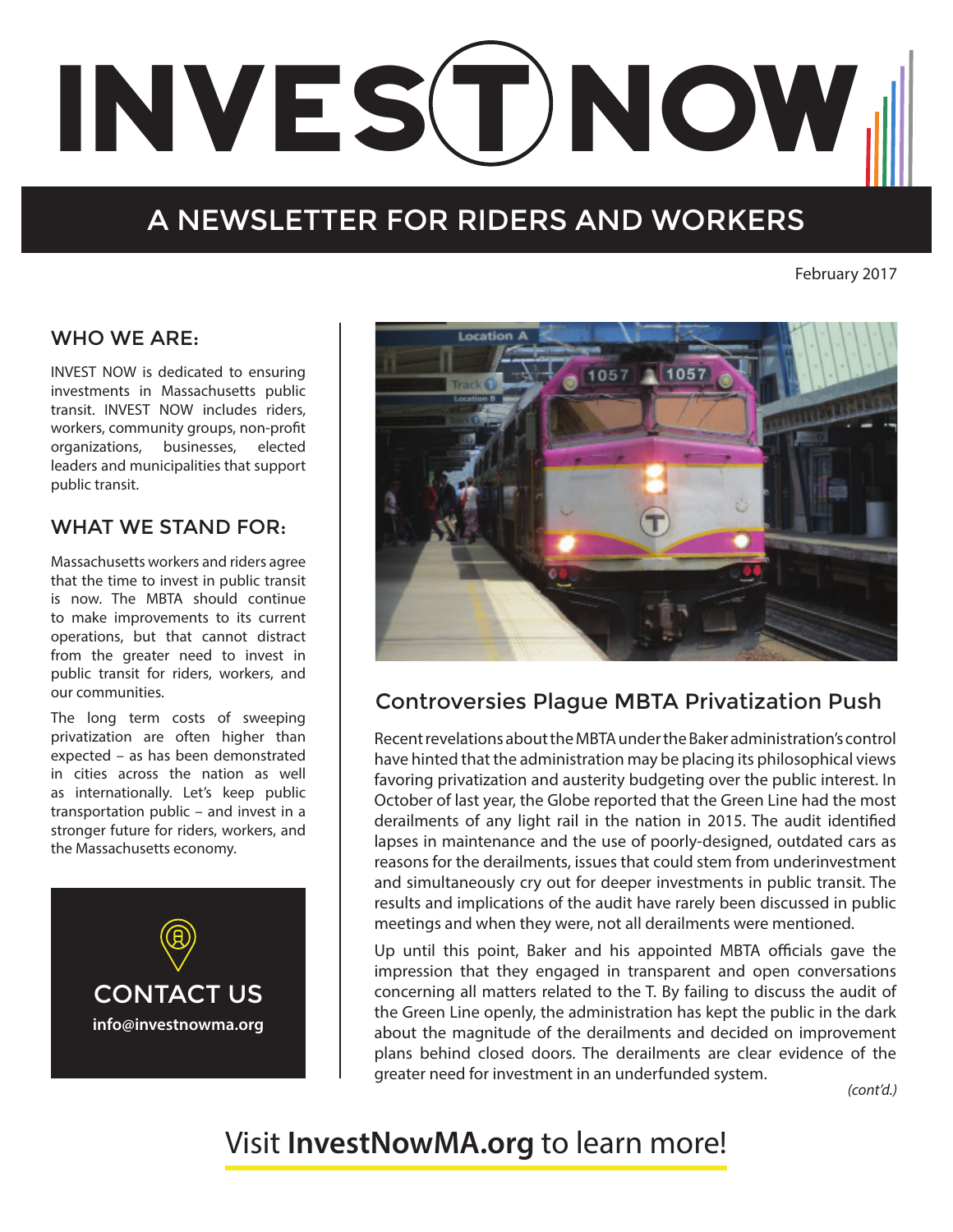The MBTA's contract with Keolis to operate its commuter lines has also been rife with underperformance, questionable management decisions, and potentially undue influence of private interests. In the near two years of operating the commuter lines, Keolis has been struggling to meet financial and performance benchmarks. Keolis attempted to mitigate delays and overcrowding with new train schedules, yet customers still complain of service that is increasingly worse than that experienced under municipal operation. Customers also experienced dramatic fare hikes since Keolis has come onboard. Across the country and the world, there are countless examples of privatization schemes backfiring at the expense of taxpayers, riders, and workers. The privatization deal with Keolis is increasingly becoming Boston's primary example of transit privatization gone wrong.

In order to keep services going, the MBTA recently announced that it had agreed to pay Keolis \$66M more in addition to their unprecedented \$2.68B contract. There is no guarantee that this bailout will lead to a more financially stable situation for Keolis, as they have exhibited increasingly poor financial performance throughout the contract. In its first year of operation, Keolis lost \$10M. The following year they lost an additional \$30M and are projecting net losses for this year as well.

This \$66M bailout in public dollars isn't the only break that the MBTA officials have cut Keolis. Over \$800,000 in fines were also quietly waived for unprecedented poor service during the winter storms of 2015. During that January, commuter lines experienced the first derailment in the entire state in years. Track failures along 30 miles of the Haverhill line caused three cars to ran off the tracks. Disruptions in service included 10 cancelled trains during the morning commute.

The administration insists that these lapses occurred because of factors beyond Keolis' control. However, winter service under Keolis' control was the worst it had been in years. The percent of commuter trains operating on time during the winter months reached an all time low in 2015. From 2011 to 2014, when the MBTA last operated the commuter lines, the percent of on-time trains never decreased by more than 20% . During Keolis' first winter operating the trains, the percentage of on-time trains plummeted by more than 50%.

Perhaps the most unnerving of controversies related to Baker's relationship with Keolis is through a consulting firm hired by Keolis. The lobbying and media firm hired to help coordinate publicity for Baker's approval of a \$66M extension to their contract is headed by Baker's former campaign manager.

Despite poor performance and bailouts of the commuter rail contractor, Baker's administration insists on pursuing other ways to privatize parts of the MBTA, including spending significant amounts of public dollars on McKinsey, a firm that is notorious for recommending privatization. MBTA officials approved a \$1M contract with McKinsey to assess the viability of privatizing their other services beyond the cash counting department, including bus operations and maintenance.

These controversies call in to question the administration's priorities, when it comes to public versus private interests. It's a pattern that riders, taxpayers, and workers should watch closely. There's no magic bullet for improving the MBTA, but transparency and open dialogue should be the foundation for driving innovative solutions that achieve better and safer performance, while maintaining goodquality jobs, and fair prices for riders.

"The T should not privatize core services and give up valuable in-house expertise... I don't want to see us get into that position with the operation of the bus lines, the heavy rail, light rail, or the maintenance. If we lose our expertise completely – and I think over the decades we have lost a fair amount – we're going to be beholden to the private sector. If that happens, I think that could be a disaster for the T."

Interview with Brian Lang, President of Unite Here Local 26, and member of the Fiscal and Management Control Board, on lessons learned from the contract with Keolis.

Source: http://commonwealthmagazine.org/transportation/lang-keolis-was-on-verge-of-walking-away/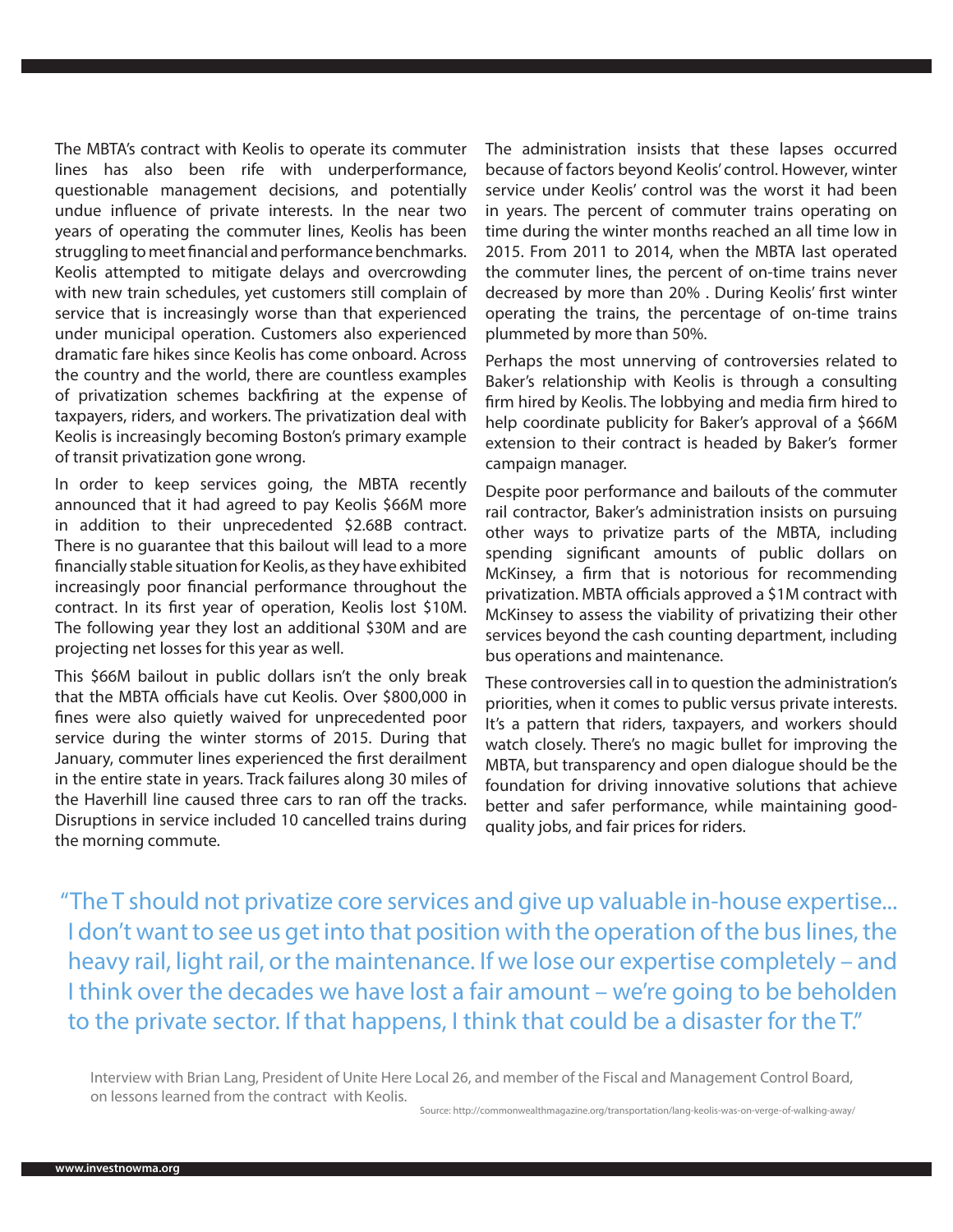# MBTA Officials continue to push privatization despite struggles



On Tuesday December 13th, state transportation Secretary Stephanie Pollack told the Boston Herald that "right now" the private sector could run the city's bus service "better" than the MBTA. She praised the global consulting firm McKinsey & Co for their report promoting

outsourcing opportunities for the MBTA which has already cost taxpayers a whopping \$1 million dollars. That doesn't even count what taxpayers may lose if the privatization schemes they recommend backfire like the massive cost overruns experienced with Keolis.

In the MBTA's Fiscal Management and Control Board Second Annual Report, they state that "Keolis continues to incur substantial fines for failing to meet contractual standards." Ironically, many of those fines have been

waived by the administration.

So, it's unclear in light of these recent events and evidence from a myriad of failed privatization schemes in other cities, how MBTA officials continue to make sweeping statements about the benefits of privatization. In fact, during recent major weather events, MBTA publicly operated bus service performance metrics have been superior to the privatized commuter rail services furnished by Keolis.

Boston has a checkered and dangerous history with privately operated bus transportation, including well documented safety problems and dangerous incidents involving major private bus providers such as Crystal Transport and Fung Wah. Riders, taxpayers, and workers all have plenty of reason to be skeptical of claims that handing control of MBTA busses to private interests would be in the public interest.

# Right Wing Think Tank Aims to Strip Benefits from MBTA Workers

The conservative think tank, the Pioneer Institute, recently recommended that Social Security benefits for MBTA employees be cut, despite evidence showing MBTA wage and benefit costs are on par or lower than those of transportation systems in comparable regions. Experienced, committed staff are key to ensuring the T

runs smoothly, safely, and on time. The MBTA should protect its comprehensive retirement benefits for their workers and set an example as a high-road employer that cares about the future of its employees and their families.

# Keolis Cancels Record Number of Commuter Rail Trains this Fall

A recent analysis by the Boston Globe reports a quadruple increase in cancelled commuter trains this fall as compared to last fall. Keolis, the for profit company contracted to operate the commuter rails, has notoriously struggled to keep up with maintenance and train schedules, however this fall marks the sharpest increase in cancellations since the winter of 2015.

The Fairmount Line, which services some of the system's lowest income and most diverse communities, experienced twice as many cancellations compared to

any other line since Keolis took control of the commuter rails in 2014. Keolis admits it has a major backlog of federally required inspections and notes that many of their cars sustained substantial damage due to the record-breaking winter of 2015. However, almost a year later, cancellations seem only to have increased. With a spotty maintenance track record and disproportionate cancellations under Keolis, the promised advantages of allowing more private companies to operate our public transit are clearly yet to be seen.